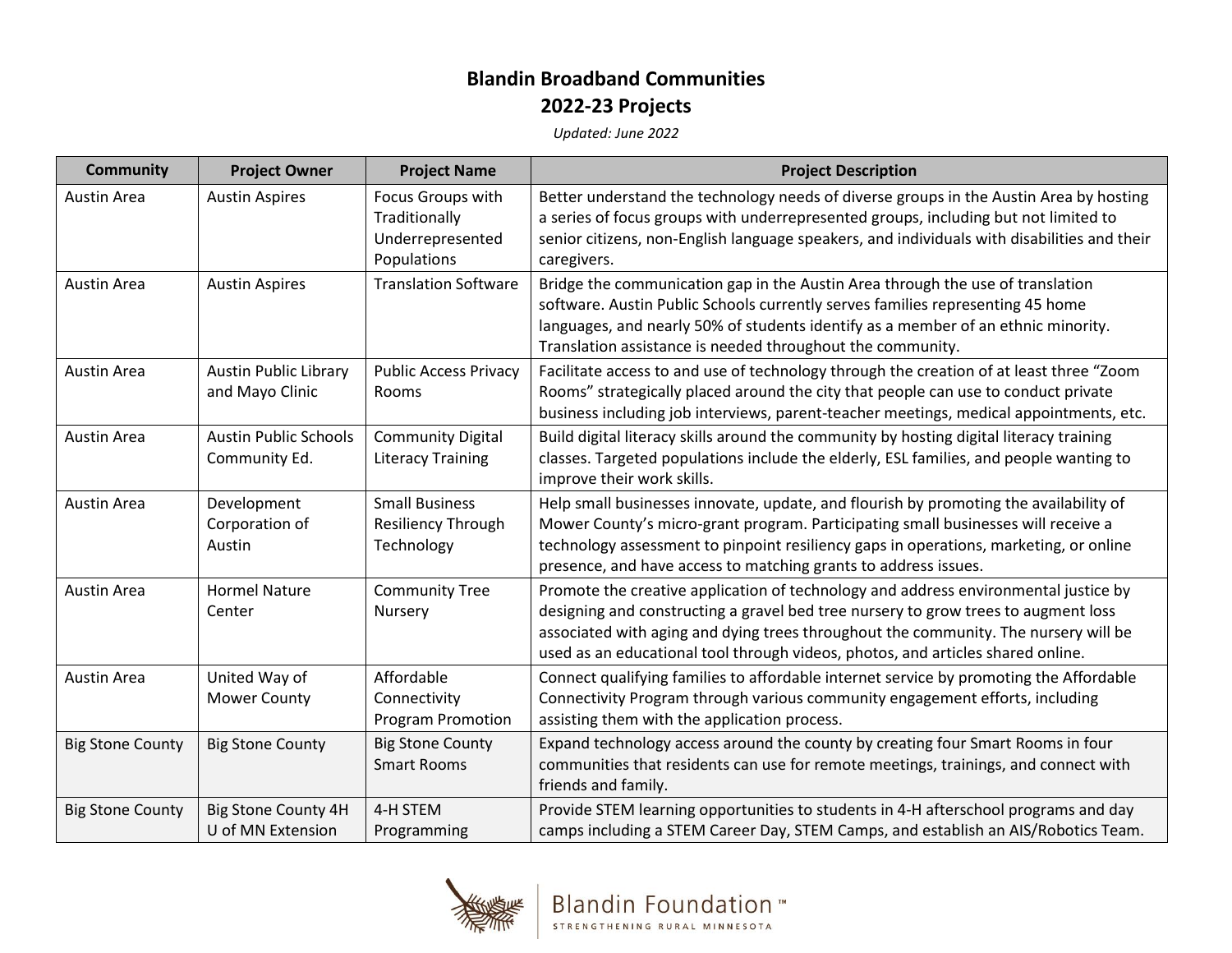| <b>Community</b>        | <b>Project Owner</b>                                         | <b>Project Name</b>                                           | <b>Project Description</b>                                                                                                                                                                                                                                                                                          |
|-------------------------|--------------------------------------------------------------|---------------------------------------------------------------|---------------------------------------------------------------------------------------------------------------------------------------------------------------------------------------------------------------------------------------------------------------------------------------------------------------------|
| <b>Big Stone County</b> | <b>Big Stone County</b><br><b>Family Services</b>            | Childcare<br><b>Technology Initiative</b>                     | Promote childcare as a profession, help to improve existing childcare business<br>operations and access to information, and ensure young children have access to online<br>learning opportunities by providing at least two devices and support and training to<br>childcare providers.                             |
| <b>Big Stone County</b> | <b>Big Stone County</b><br><b>HRA</b>                        | Lakeside Apartment<br><b>Broadband Access</b>                 | Improve educational and career opportunities by ensuring low-income residents in<br>public housing have access to computers and the internet. The project will expand Wi-Fi<br>to the common areas of Lakeside Apartments for both building residents and residents<br>of other public housing units in Ortonville. |
| <b>Big Stone County</b> | <b>Big Stone County</b><br><b>Veterans Services</b>          | Technology<br>Assistance for<br>Veterans                      | Increase access to educational opportunities and support services among veterans by<br>offering technical literacy training.                                                                                                                                                                                        |
| <b>Big Stone County</b> | Clinton-Graceville-<br>Beardsley<br><b>Elementary School</b> | <b>CGB Schools STEM</b><br>Opportunity for<br><b>Students</b> | Provide fun and engaging STEM opportunities for K-8 students through the purchase of<br>STEM materials and curriculum. Students will learn basics in computer science and<br>coding, and interact with technology tools and/or robots.                                                                              |
| <b>Big Stone County</b> | Ortonville EDA                                               | <b>Business Training</b><br>Project Phase I                   | Increase the sophistication of use of broadband to help small businesses and<br>organizations, with a special emphasis on artists, sell and market their products and<br>services.                                                                                                                                  |
| <b>Big Stone County</b> | Ortonville EDA                                               | <b>Business Training</b><br>Project Phase II                  | Further increase the sophistication of use of broadband to help small businesses and<br>organizations by offering further trainings with a special emphasis on opportunities to<br>build their customer base and increase profitability.                                                                            |
| Lincoln County          | Development<br>Services, Inc.                                | "At Home in Lincoln<br>County" Website                        | Promote and market Lincoln County to residents and visitors by expanding the current<br>countywide website to include a comprehensive overview of the county's communities,<br>resources for residents and visitors, business information, and events and activities.                                               |
| Lincoln County          | Development<br>Services, Inc.                                | Ivanhoe Broadband<br><b>Community Survey</b>                  | Determine Ivanhoe residents' satisfaction with current broadband offerings and gauge<br>interest in a potential fiber optic network by conducting a community broadband survey.                                                                                                                                     |
| Lincoln County          | Lincoln County                                               | Public Wi-Fi Access                                           | Increase access to the internet by providing public Wi-Fi access at parks and other spots<br>where people gather around the county.                                                                                                                                                                                 |
| Lincoln County          | <b>Tyler Public Library</b>                                  | <b>Internet Safety</b><br>Programs                            | Educate parents, students, and community members on internet safety by conducting<br>training programs on Social Media Safety and Internet Fraud and Scams.                                                                                                                                                         |
| Mahnomen<br>County      | City of Mahnomen                                             | <b>City Hall Conference</b><br>Room Tech Upgrades             | Improve the effectiveness and efficiency of community meetings by upgrading<br>technology in the Mahnomen City Hall conference room, allowing them to host virtual<br>meetings. The room will continue to be available to various community organizations.                                                          |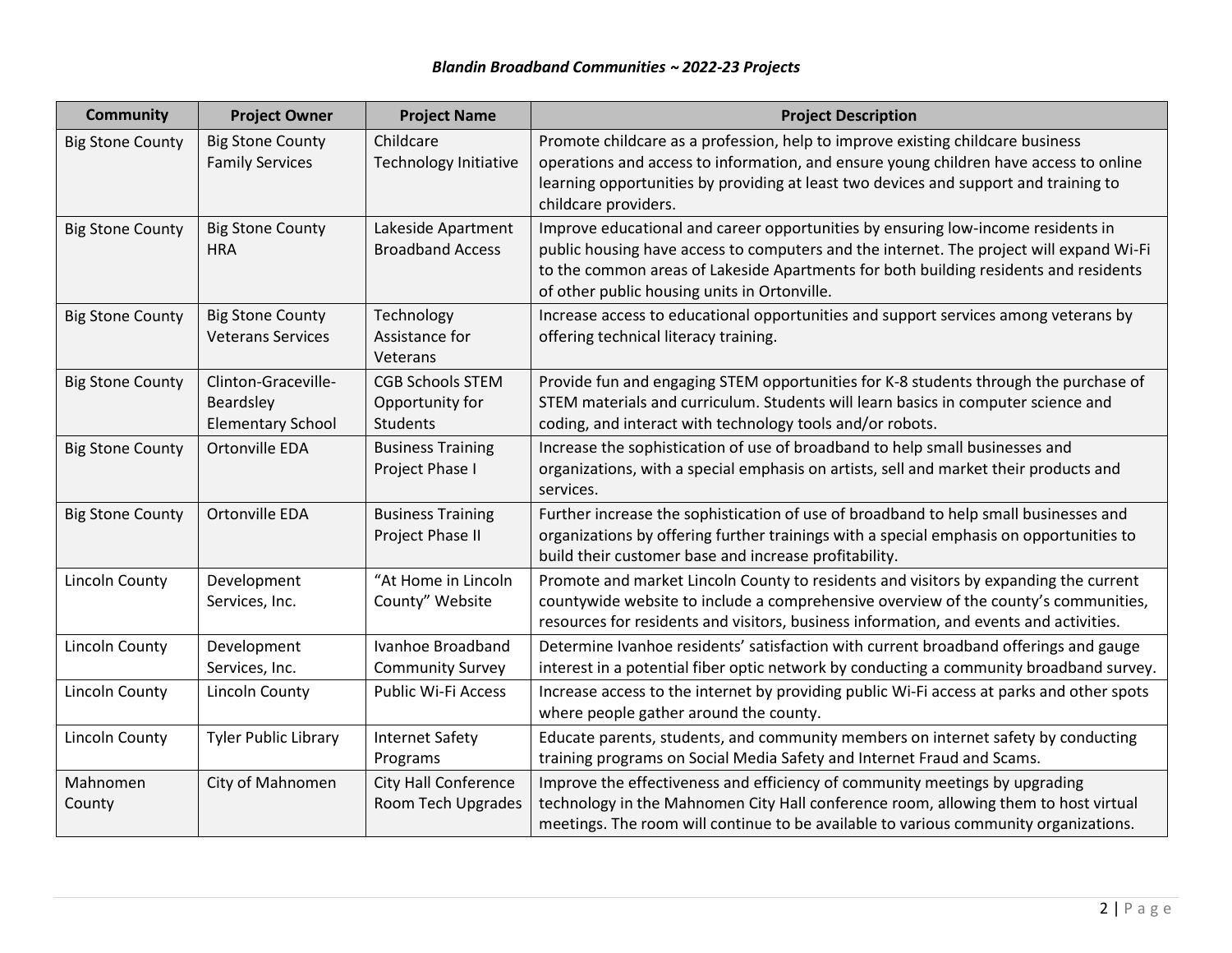| <b>Community</b>   | <b>Project Owner</b>                                  | <b>Project Name</b>                                      | <b>Project Description</b>                                                                                                                                                                                                                                                             |
|--------------------|-------------------------------------------------------|----------------------------------------------------------|----------------------------------------------------------------------------------------------------------------------------------------------------------------------------------------------------------------------------------------------------------------------------------------|
| Mahnomen<br>County | <b>Gizhiigin Arts</b><br>Incubator                    | Youth Asset Map                                          | Build new technology knowledge and skills among youth in 4-6 <sup>th</sup> grades by conducting<br>workshops where students will create 3-5 informational QR spots around Mahnomen<br>educating visitors about attractions and traditions.                                             |
| Mahnomen<br>County | <b>Helping Hands Food</b><br>Shelf                    | Computers and<br><b>Inventory Software</b>               | Improve the efficiency of Helping Hands Food Shelf and improve access to food for<br>community members by providing a computer and implementing a software program to<br>track inventory and use, including allowing clients to pre-order food.                                        |
| Mahnomen<br>County | Lake Agassiz Regional<br>Library                      | Library Technology<br>Upgrade                            | Increase library-users' access to technology through the purchase of a new machine<br>capable of color printing, copying, scanning, and faxing.                                                                                                                                        |
| Mahnomen<br>County | Mahnomen County<br><b>EDA</b>                         | Co-Working Services<br>Launch                            | Provide support and services for entrepreneurs and small business owners by providing<br>free access for two years to the co-working space for White Earth Nation tribal members<br>and other qualifying Mahnomen County entrepreneurs.                                                |
| Mahnomen<br>County | Mahnomen County<br><b>EDA</b>                         | <b>EDA Website and</b><br><b>Digital Logos</b>           | Increase visibility and access to Mahnomen County EDA programs, events, and resources<br>by building a new EDA website. This project includes creating a digital brand identity for<br>the EDA and City of Mahnomen, and upgraded technology for clients and staff.                    |
| Mahnomen<br>County | White Earth Tribal<br><b>Community College</b>        | <b>Bookstore Marketing</b><br>Project                    | Foster cultural revitalization by increasing the community's access to locally made<br>beading and crafting supplies and materials through the creation of a digital storefront<br>for the White Earth Tribal Community College Bookstore.                                             |
| Mahnomen<br>County | <b>White Earth Tribal</b><br><b>Community College</b> | <b>WETCC Digital Mktg</b><br>Geofencing<br>Campaign      | Market White Earth Tribal Community College cultural programs and increase student<br>enrollment through a digital marketing campaign that utilizes videography and<br>geofencing to target specific demographics.                                                                     |
| <b>Pine County</b> | Pine City Chamber of<br>Commerce                      | Going Google in Pine<br>County                           | Increase visibility of local businesses by offering sessions with a Google-certified trainer<br>on Google Maps, websites, and social media.                                                                                                                                            |
| Pine County        | Pine County                                           | Chengwatana<br><b>Broadband</b><br>Infrastructure        | Increase access to broadband in Chengwatana Township by installing a 170' guyed tower<br>for fixed wireless to the Township Hall so they can offer free Wi-Fi to the public. Once<br>installed the infrastructure should reach about 75 nearby households.                             |
| Pine County        | Pine County                                           | <b>Kerrick Broadband</b><br>Infrastructure               | Increase access to broadband in the City of Kerrick and Kerrick Township by installing a<br>main line and last mile fiber cable to Kerrick Town Hall so they can offer free Wi-Fi to the<br>public. Households along the route may also be served.                                     |
| <b>Pine County</b> | Pine County                                           | Pine City Township<br><b>Broadband</b><br>Infrastructure | Increase access to broadband in Pine City and surrounding areas by installing fixed<br>wireless services to an existing tower so free Wi-Fi can be offered to the public at the<br>Pine City Town Hall. Once installed the infrastructure should reach about 155 nearby<br>households. |
| Warroad Area       | <b>Warroad Community</b><br>Development               | Lake Street to Main<br><b>Street</b>                     | Increase access to broadband in the City of Warroad by installing a fiber broadband<br>backbone upon which to base future expansion throughout the region.                                                                                                                             |